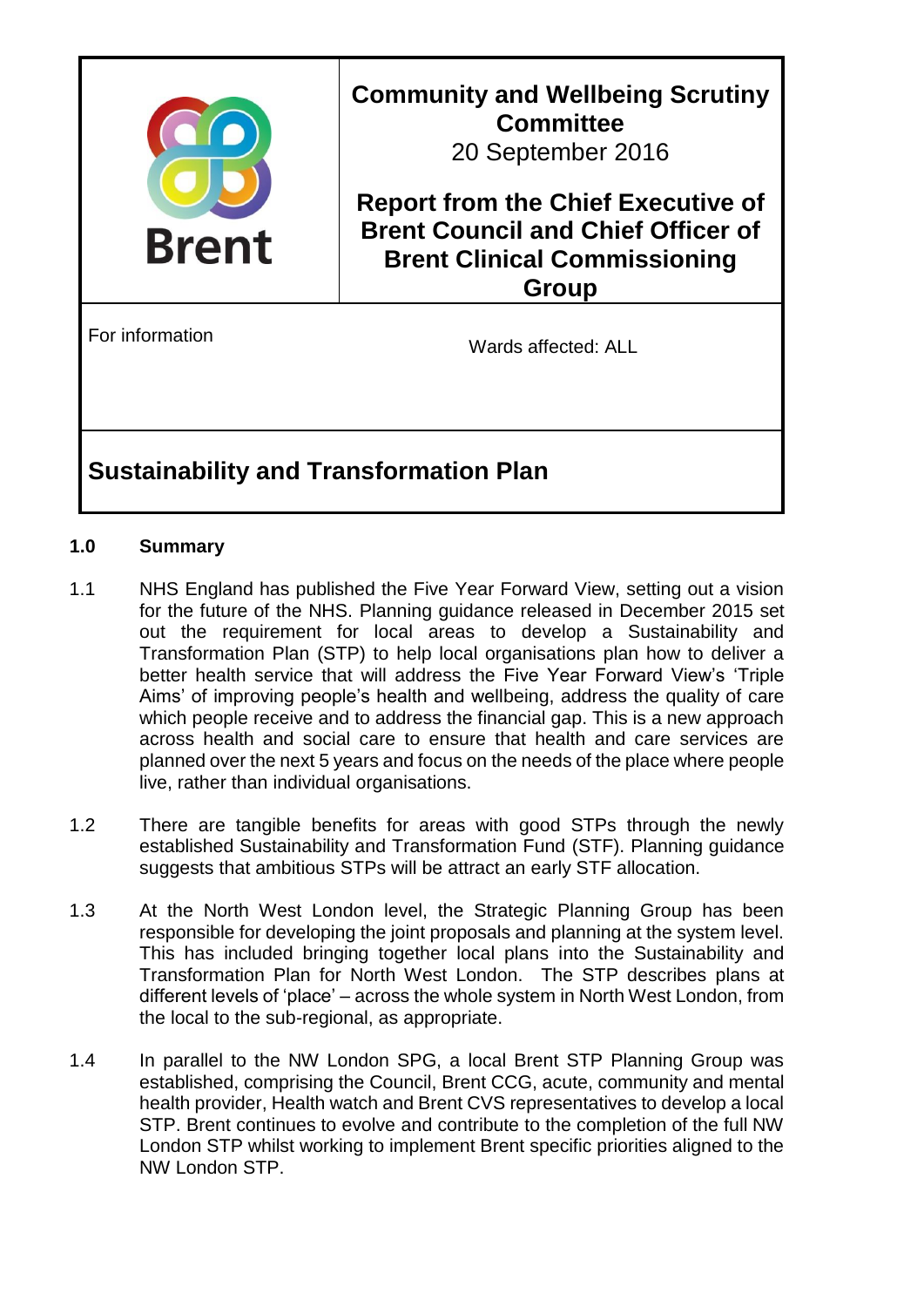- 1.5 The local version of the STP focusses on how Brent will achieve the triple aim locally. The Brent STP therefore represents Brent's overarching 5-year strategy and implementation plans to improve health and well-being, the quality of services provided, and achieves financial sustainability. It is a triangulation of existing plans, plus new initiatives where gaps in existing plans have been identified, and where we believe a different approach to joint working can make a real difference to people in Brent.
- 1.6 It is proposed that the Brent STP will be the overarching strategic plan for Brent. The STP has to reflect and respond to three gaps: Health and Wellbeing, Care and Quality and Finance and Efficiency. Therefore, it makes sense that these sections reflect updated health and wellbeing priorities and Better Care Fund (primarily focused on Care and Quality) priorities. However, it is important to note that this is an evolving process. The NW London and Brent STP priorities are designed to accelerate the pace of integration through strengthening collaboration between commissioners, providers and partners to address the triple aims of the Five Year Forward View.
- 1.7 The partnership nature of STP requires that the responsibility for overseeing the development and implementation of the STP priorities and deliverables is through the Brent Health and Well Being Board locally. To this end, the Health and Wellbeing Board has recently reviewed and extended its membership to include key partners such as London North West Hospitals Trust and Central and North West London Foundation Trust to ensure effective governance arrangements underpinning the STP.
- 1.8 This report sets out the North West London STP priorities, how they align with the Brent STP priorities, the approach to delivering these and the financial implications associated with the proposals.

### **2.0 Recommendations**

- 2.1 The Overview and Scrutiny Committee is requested to note the progress in developing the NW London and Brent STP.
- 2.2 The Committee is requested to comment on and provide into the North West London and Brent STP priorities.
- 2.3 The Committee is requested to endorse the proposed 'big ticket' items which are designed to accelerate integration and closer collaboration between partners, providers and commissioners for the benefit of local residents.
- 2.4 The Committee should ensure its views are reported to Cabinet on 23<sup>rd</sup> October 2017.

#### **3.0 Background**

3.1 Planning Guidance released in December 2015 set the requirement to develop a shared five-year plan, a Sustainability and Transformation (STP) Plan. This should describe how areas will locally deliver the requirements of the Five Year Forward View. Boroughs in NW London are required collaborate as 'place based systems' across health and local government to address the ambition set out in the FYFV.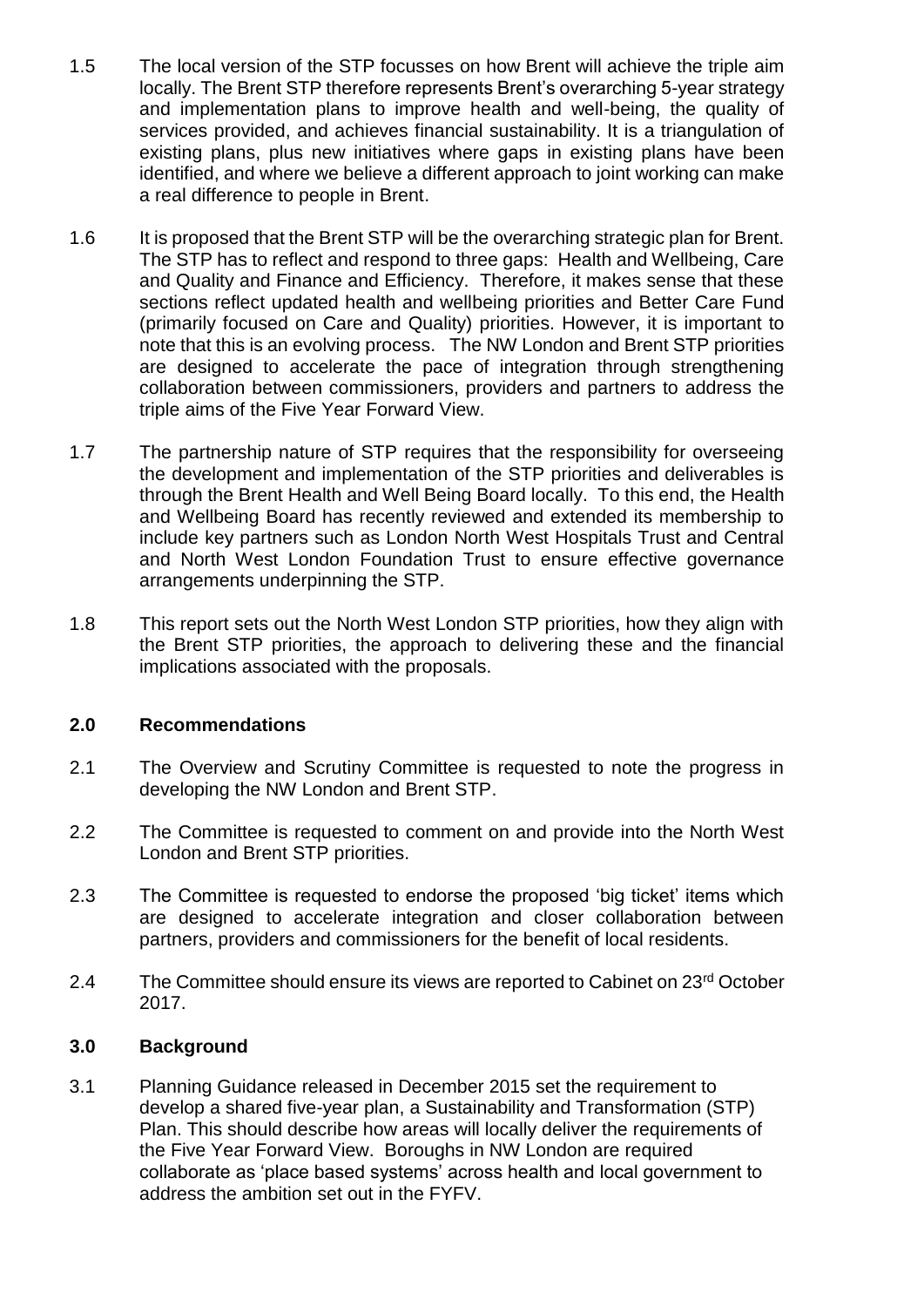- 3.2 The formal Brent STP will be developed at the level of the NW London footprint, and will describe plans at different levels of 'place'– across the whole system in North West London, from the local to the sub-regional, as appropriate. Local plans will form the building blocks of the STP. Expectations include:
	- Bring system leadership together to tackle the significant challenge to meet the improvement in care standards for people in NW London.
	- Collaborate through strategic partnerships to reduce demand for services through effective early intervention, taking into account the interplay of broader socio-economic factors such as housing, employment, and the built environment (e.g. air quality), on the health outcomes for the people of NW London.
	- Co-produce a consolidated Sustainability and Transformation Plan (STP) for NW London that responds to identified challenges across the health and care economy and which reflects the local operating plans agreed in local communities in line with NHS England planning guidance.
- 3.3 STPs are not an end in themselves, but a means to build and strengthen local relationships, enabling a shared understanding of where we are now, our ambition for 2020 and the concrete steps needed to get us there. There will be tangible benefits for areas with good STPs through the newly established Sustainability and Transformation Fund.
- 3.4 The STP will be an umbrella plan and will bring together local place-based plans to address the health and care triple aim or 'gaps' described in the Five Year Forward View:
	- Health and well-being gap
	- Care and quality gap
	- Finance and efficiency gap
- 3.5 An early checkpoint submission was made to NHS England on 15<sup>th</sup> April 2016 and a further draft on 30<sup>th</sup> June 2016.

# **4.0 Detail**

### *PRINCIPLES AND APPROACH*

- 4.1 In order to support the development of a plan as ambitious as the STP, it is critical to lay out some key principles so that everyone involved works together in the same way. In addition to those adopted by North West London, Brent included:
	- Make decisions based on a population or whole NWL system view (rather than an individual organisation or area view)
	- Maintain trust and transparency, and raise any issues that may be encountered
	- Recognise that Brent has both Brent deliverables and as part of the NWL footprint
	- Recognise that work will go on between meetings in order to progress within timescales, and commit to making best efforts to attend all meetings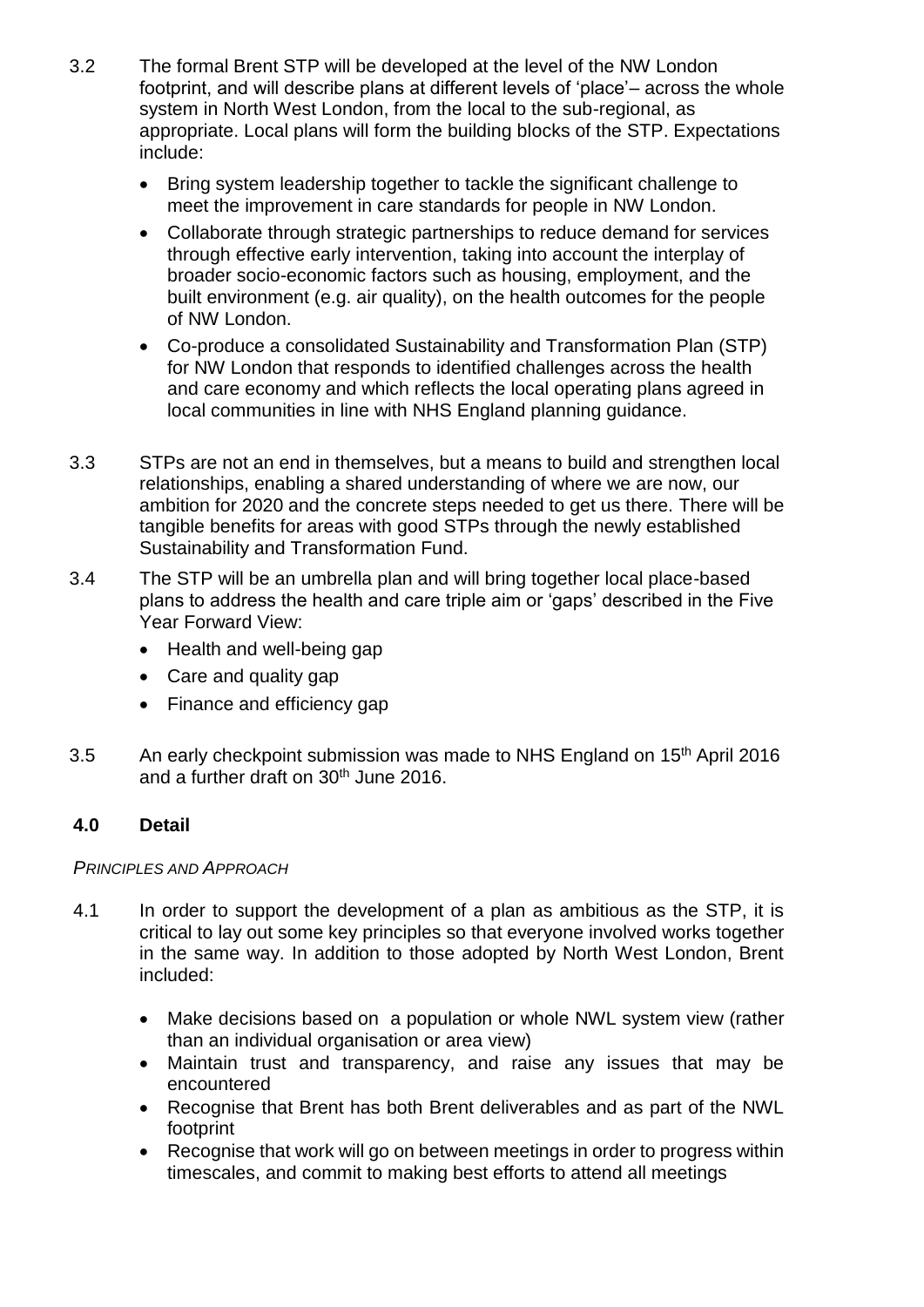- Each member is responsible both for representing their respective organisation view and for cascading back outcomes from the Planning **Group**
- 4.2 The NW London STP takes a population segmentation approach to understand the changing needs of our population. This approach is at the core of how we intend to collectively design services and implement strategies around these needs.

#### *NW LONDON EMERGING PRIORITIES AND DELIVERY AREAS*

4.3 The emerging NW London priorities are a consolidation of local place based planning, sub-regional strategies and plans and the views of the sub-regional health and local government Strategic Planning Group. They seek to address the challenges described by the 'as-is' picture and deliver the vision and 'to-be' ambitions using an evidence-based, population segmentation approach.

| <b>Triple Aim</b>                                                                                  | <b>Emerging priorities</b>                                                                                                                                           | Themes for addressing the<br>priorities                                                                                                                                                                               |  | <b>Emerging Delivery</b><br>Areas                                                                                         |
|----------------------------------------------------------------------------------------------------|----------------------------------------------------------------------------------------------------------------------------------------------------------------------|-----------------------------------------------------------------------------------------------------------------------------------------------------------------------------------------------------------------------|--|---------------------------------------------------------------------------------------------------------------------------|
|                                                                                                    | Support people who are mainly healthy to stay<br>mentally and physically well, enabling and<br>empowering them to make healthy choices and<br>look after themselves. | Prevention<br>People supported to take<br>responsibility for their own<br>wellbeing and health and<br>making healthy choices                                                                                          |  | Develop NW Landan demand management<br>and market shaping strategies                                                      |
|                                                                                                    |                                                                                                                                                                      |                                                                                                                                                                                                                       |  | Implement NW London self-careframewark,<br>including patient activation measure (PAM)                                     |
| Improving<br>health &<br>wellbeing                                                                 | Reduce social isolation                                                                                                                                              |                                                                                                                                                                                                                       |  | Develop cross NHS and Local Government<br>strategies for wider determinants of health<br>and wellbeing                    |
|                                                                                                    | Improve children's mental and physical health<br>and well-being                                                                                                      |                                                                                                                                                                                                                       |  | Continue primary care transformation to<br>ensure it's at the care of prevention strateay                                 |
| Improving<br>$core$ $\&$<br>quality<br>Improving<br>productivity<br>& closing the<br>financial gap |                                                                                                                                                                      | <b>Integration</b><br>Local integration of services<br>across all providers at the place<br>where the person needs it<br>(primary, community, MH, some<br>acute) delivered via joint teams                            |  | Plans to reduce 500 acute beds                                                                                            |
|                                                                                                    | Ensure people access the right care in the right<br>place at the right time                                                                                          |                                                                                                                                                                                                                       |  | Significantly expand our personalisation<br>agenda                                                                        |
|                                                                                                    | Reduce the gap in life expectancy between<br>adults with serious and long term mental health<br>needs and the rest of the population                                 |                                                                                                                                                                                                                       |  | Greater pooling of health and care funding,<br>2017-2020                                                                  |
|                                                                                                    | Improve the overall quality of care for people in<br>their last phase of life and enabling them to die<br>in their place of choice                                   |                                                                                                                                                                                                                       |  | Finalise the NW Landon workforceplon to<br>support transformation                                                         |
|                                                                                                    |                                                                                                                                                                      |                                                                                                                                                                                                                       |  | Significantly expand the move across NW<br>London towards a capitated approach to<br>payment for health and care services |
|                                                                                                    | Improve consistency in patient outcomes and<br>experience regardless of the day of the week<br>that services are accessed                                            |                                                                                                                                                                                                                       |  | Develop a cross barough plan for sharing<br>risks and rewards, underpinned by a single<br>control total across NW London  |
|                                                                                                    | Reducing unwarranted variation in the<br>management of long term conditions -<br>diabetes, cardio vascular disease and                                               | <b>Technology &amp; Innovation</b><br>Fully digital care and support,<br>integrated health and social care<br>information, right information<br>available in the right place at the<br>right time, paperless services |  | Integrated health & social care through<br>shared data &intelligence                                                      |
|                                                                                                    | respiratory disease<br>Reduce health inequalities and disparity in                                                                                                   |                                                                                                                                                                                                                       |  | Remove reliance on paper (wherever<br>feasble)                                                                            |
|                                                                                                    | outcomes for the top 3 killers: cancer, heart<br>diseases and respiratory illness                                                                                    |                                                                                                                                                                                                                       |  | hvolve citizens in their own health through<br>digital empowerment                                                        |

4.4 The emerging NW London priorities designed to address the triple aim of the Five Year Forward View. These priorities map to the core themes for addressing the challenges across the NW London system and emerging delivery areas. These priorities have been influenced by Brent priorities, which have been derived from our Health and Wellbeing Strategy and our Joint Strategic Needs Assessment. This local intelligence highlights the changing needs, challenges and issues facing our population. The plan submitted to NHSE is in the process of being updated but is linked here - [Sustainability and Transformation Plan \(STP\) | Brent Council](https://www.brent.gov.uk/services-for-residents/health-and-social-care/sustainability-and-transformation-plan-stp/) or at https://www.brent.gov.uk/services-for-residents/health-and-socialcare/sustainability-and-transformation-plan-stp/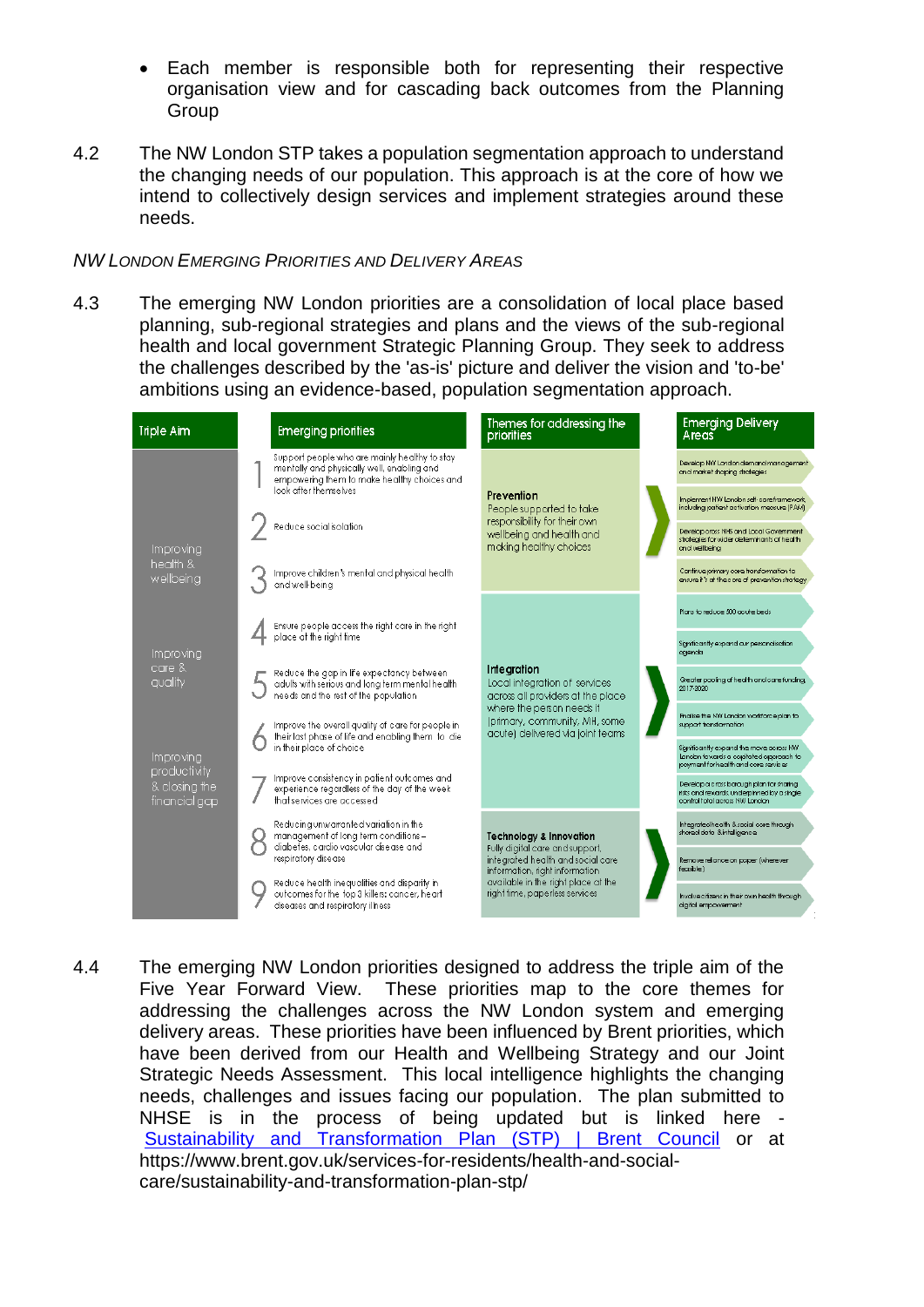### *BRENT'S PRIORITIES AND DELIVERABLES*

- 4.5 Five of the eight councils who are impacted by the plan have commissioned Ernst Young to test the assumptions in the plan specifically related to the cost of additional out of hospital care to social care as a result of any proposed changes to acute services. The Terms of Reference are attached at Appendix 1.
- 4.6 The plan has five delivery areas these being:
	- DA1 Radically upgrading prevention and wellbeing
	- DA2 Eliminating unwarranted variation and improving LTC management
	- DA3 Achieving better outcomes and experiences for older people
	- DA4 Achieving better outcomes for children and adults with mental health needs
	- DA5 Ensuring we have safe, high quality sustainable acute services

Two Councils (Hammersmith & Fulham and Ealing) oppose the delivery of Area 5 because of the direct impact of the changes in their Boroughs. All Councils, at the time of writing, support all other delivery areas.

- 4.7 It should be noted that the draft plan includes a commitment to close the social care funding gap (£17m in Brent by 2020) and also to invest £110m in prevention. These two financial commitments are to be strongly welcomed.
- 4.8 The Brent specific health and well-being gaps have been identified as:
	- Common mental health disorders (CMD): large numbers and projected to increase - in 2014, an estimated 33,959 people aged 18 to 64 years were thought to have a CMD
	- Severe and enduring mental illness: affects 1.1% of the population
	- Mental well-being: the percentage of people with depression, mental health issues or other nervous disorders in employment is 23% also lower than both the England rate (36%)
	- Significant and growing challenges to provide housing which potentially further undermine mental wellbeing
	- Childhood obesity: Brent is in the worst quartile nationally in terms of the % of children aged 10-11 classified as overweight or obese – 38%
	- Diabetes: by 2030 it is predicted 15% of adults in Brent will have diabetes
	- Long Term Conditions: 20% of people have a long term condition
	- Dementia: prevalence of dementia in people aged 65 years and over is 2,225 (2016) (and 80% of prevalence is diagnosed)
	- STIs/HIV: 1,404 STIs per 100,000 population compared to 829 in England
	- Health-related behaviour: physical inactivity: worst in West London; nutrition: 47% get 5 a day; tobacco use; alcohol; take up of immunisations
- 4.9 The Brent specific care and quality gaps have been identified as:
	- Caring for an ageing population: 35% of all emergency admissions in Brent are for those aged 65 and over; once admitted this group stays in hospital longer, using 55% of all bed days.
	- End of Life Care: Brent has one of the highest percentages of deaths taking place in hospital in the country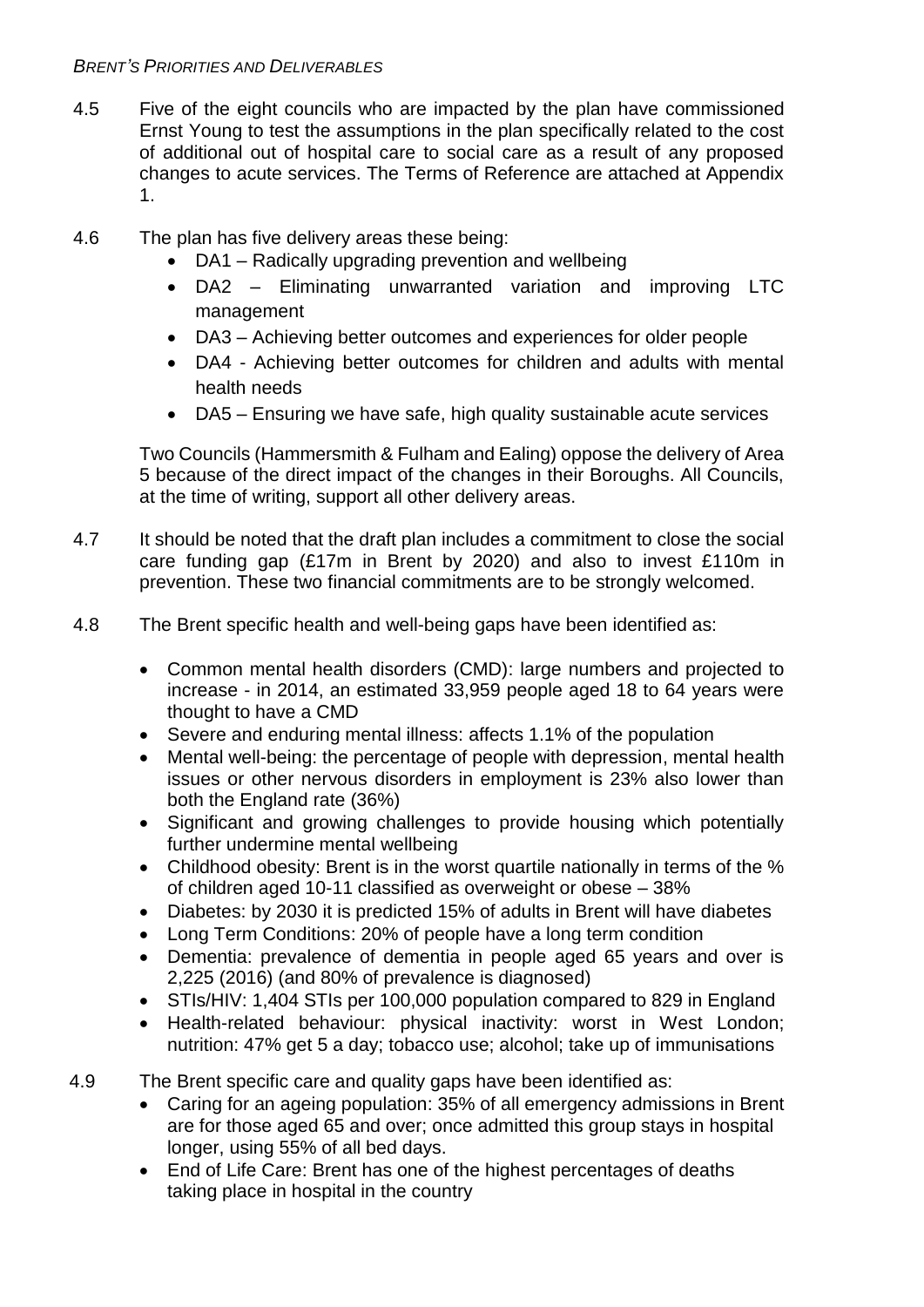- Primary care: wide variation in clinical performance; Brent is in the worst quartile nationally for patient experience of GP services.
- Long Term Condition management: Brent is in the worst quartile nationally in terms of people with a long-term condition feeling supported to manage their condition.
- Cancer: Brent is in the second lowest quartile nationally in terms of GP referral to treatment for cancer and worst quartile in terms of cancer patient experience.
- Serious and long-term mental health needs: people with serious and long term mental health needs have a life expectancy 20 years less than the average.
- 4.10 Brent's priorities are based on our understanding of changing needs and our vision for care and support in 2020. We will work to achieve this vision and address the triple aims through the following:

| Wellbeing<br>Health $\mathbf{\underline{a}}$ | Wellbeing is seen in its widest sense. It is not just about healthcare<br>but wider factors such as employment, housing, and lifestyle.<br>Brent will be a Dementia-Friendly Borough.<br>Mental and physical health is given equal importance and will be<br>$\bullet$<br>considered holistically at the point of care.<br>A significantly strengthened approach to prevention will improve<br>$\bullet$<br>the health status of Brent on a medium to long-term basis.<br>Joining up health promotion, self-care and non-statutory support<br>$\bullet$<br>across the continuum enables people, including those with LTCS,<br>to make decisions, take actions & manage a broad range of<br>factors that contribute to their health & wellbeing on a day-to day<br>basis. |
|----------------------------------------------|--------------------------------------------------------------------------------------------------------------------------------------------------------------------------------------------------------------------------------------------------------------------------------------------------------------------------------------------------------------------------------------------------------------------------------------------------------------------------------------------------------------------------------------------------------------------------------------------------------------------------------------------------------------------------------------------------------------------------------------------------------------------------|
|                                              | An integrated workforce plan is in place to develop skills, enable                                                                                                                                                                                                                                                                                                                                                                                                                                                                                                                                                                                                                                                                                                       |
|                                              | flexible use of staff across settings of care, improve workforce<br>planning, and support local recruitment and retention, including of                                                                                                                                                                                                                                                                                                                                                                                                                                                                                                                                                                                                                                  |
|                                              | local Brent residents.                                                                                                                                                                                                                                                                                                                                                                                                                                                                                                                                                                                                                                                                                                                                                   |
|                                              | Primary care providers are better equipped through a new                                                                                                                                                                                                                                                                                                                                                                                                                                                                                                                                                                                                                                                                                                                 |
|                                              | federation and model of care to provide more care in the<br>community.                                                                                                                                                                                                                                                                                                                                                                                                                                                                                                                                                                                                                                                                                                   |
|                                              | An Accountable Care Partnership will be accountable for the end-                                                                                                                                                                                                                                                                                                                                                                                                                                                                                                                                                                                                                                                                                                         |
|                                              | to-end care and outcomes of a population group, i.e. people aged<br>18 or over with one or more long term conditions who are at risk, in                                                                                                                                                                                                                                                                                                                                                                                                                                                                                                                                                                                                                                 |
| Care & Quality                               | need or unstable.                                                                                                                                                                                                                                                                                                                                                                                                                                                                                                                                                                                                                                                                                                                                                        |
|                                              | There will be a concentration of acute hospital services to develop<br>$\bullet$                                                                                                                                                                                                                                                                                                                                                                                                                                                                                                                                                                                                                                                                                         |
|                                              | centres of excellence. These will achieve higher clinical standards<br>and more efficient care delivery. Central Middlesex will be                                                                                                                                                                                                                                                                                                                                                                                                                                                                                                                                                                                                                                       |
|                                              | redesigned as a H&WB Centre, including urgent care.                                                                                                                                                                                                                                                                                                                                                                                                                                                                                                                                                                                                                                                                                                                      |
|                                              | Expanded provision of early interventions for people with mental<br>$\bullet$<br>health problems and reduced reliance on inpatient care.                                                                                                                                                                                                                                                                                                                                                                                                                                                                                                                                                                                                                                 |
|                                              | An integrated approach to commissioning (and providing) services<br>$\bullet$                                                                                                                                                                                                                                                                                                                                                                                                                                                                                                                                                                                                                                                                                            |
|                                              | locally, including Nursing Care Homes, improving quality.                                                                                                                                                                                                                                                                                                                                                                                                                                                                                                                                                                                                                                                                                                                |
|                                              | A unified Frailty and Older People's Care model will stitch together<br>٠<br>existing services and models into a single pathway that ensure                                                                                                                                                                                                                                                                                                                                                                                                                                                                                                                                                                                                                              |
|                                              | older people receive high quality and timely acute care and active                                                                                                                                                                                                                                                                                                                                                                                                                                                                                                                                                                                                                                                                                                       |

support to maintain independence.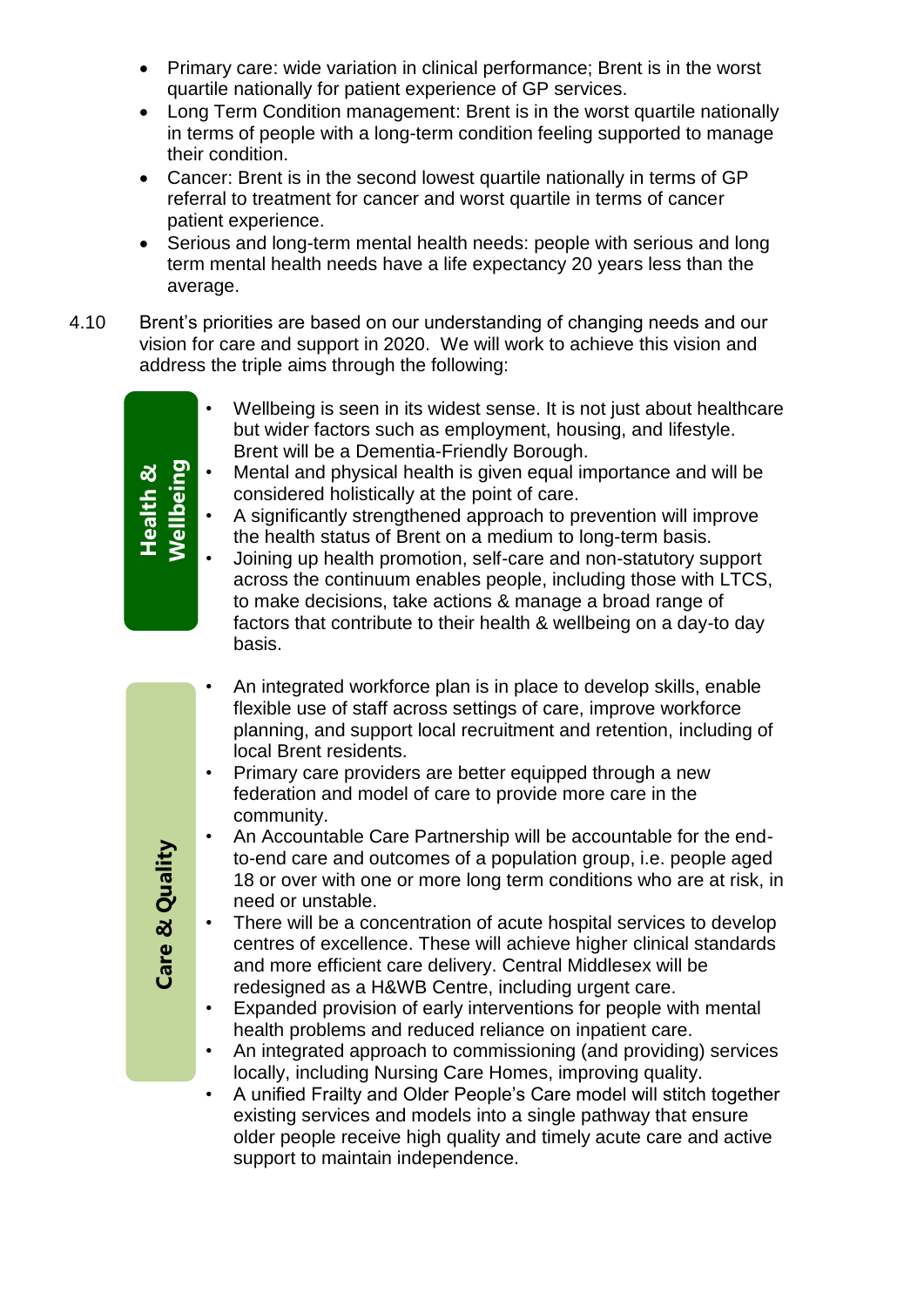• Brent CCG and Council will minimise the impact of changing demographics through the cumulative impact of the initiatives outlined in the Brent STP, and ensuring that best practice is achieved across all service areas in Brent.

Reduced acute and residential care demand will be achieved through a range of initiatives, including: new EOLC pathways; effective case management of people with complex needs; reduced variation in the management of LTCs (including Right Care); enhanced care in Nursing Homes; implementation of 'discharge to assess' models as part of the WLA integrated discharge initiative; and implementation of a unified Frailty and Older People's Care model.

- Providers will achieve and maintain financial balance by implementing internal financial recovery plans, including the redesign of CMH, reductions in Length of Stay, reduced reliance on agency staff, and Carter Review recommendations.
- A strong delivery focus will be required to ensure the Brent STP is fully implemented on time.
- 4.11 From the above, the local STP Group has identified five 'big ticket' items, e.g. those that will have the greatest impact on closing the gaps and that can only be delivered fully from working as a collective. These are described below:
	- I) Prevention and Self–Care, which reflects the need for a step change in behaviour across the system to manage demand, which will include:
		- Making Every Contact Count (MECC) i.e. use every opportunity to achieve health and wellbeing, and involve systematic promotion of benefits of healthy living
		- Workplace based Health Promotion programme i.e. adapted version of London Healthy Workplace Charter for small businesses in Brent; contracts issued with workplace health and wellbeing as a 'social value' requirement
		- Widen the scope of SIBI SIBI currently delivers a 2nd tier service, but the service can be re-aligned to support 1st (signposting and advice, with links to existing services) and 3rd tier patients (intensive support for short periods (6weeks to 3 months) using multi-agency approach
		- Self-Care as part of Whole Systems Integrated Care
	- II) Renew the ambition and focus in Brent's Better Care Fund schemes to ensure we are tackling the care and quality gap, which will include:
		- A renewed focus on Nursing and Care Home Provision, this will build on the current Better Care Fund scheme 3 and link to the NWL market management ambition of jointly commissioning all out of hospital care jointly
		- Lead the way in the implementation of the West London Alliance integrated discharge pilot, which proposes to cut through the complexities of cross borough provision with one Borough discharging all social care placements for west London
		- Develop a Frailty Model in tandem with CMH development, responding to changing needs of local demography, to include the services and pathways that address the needs of this cohort which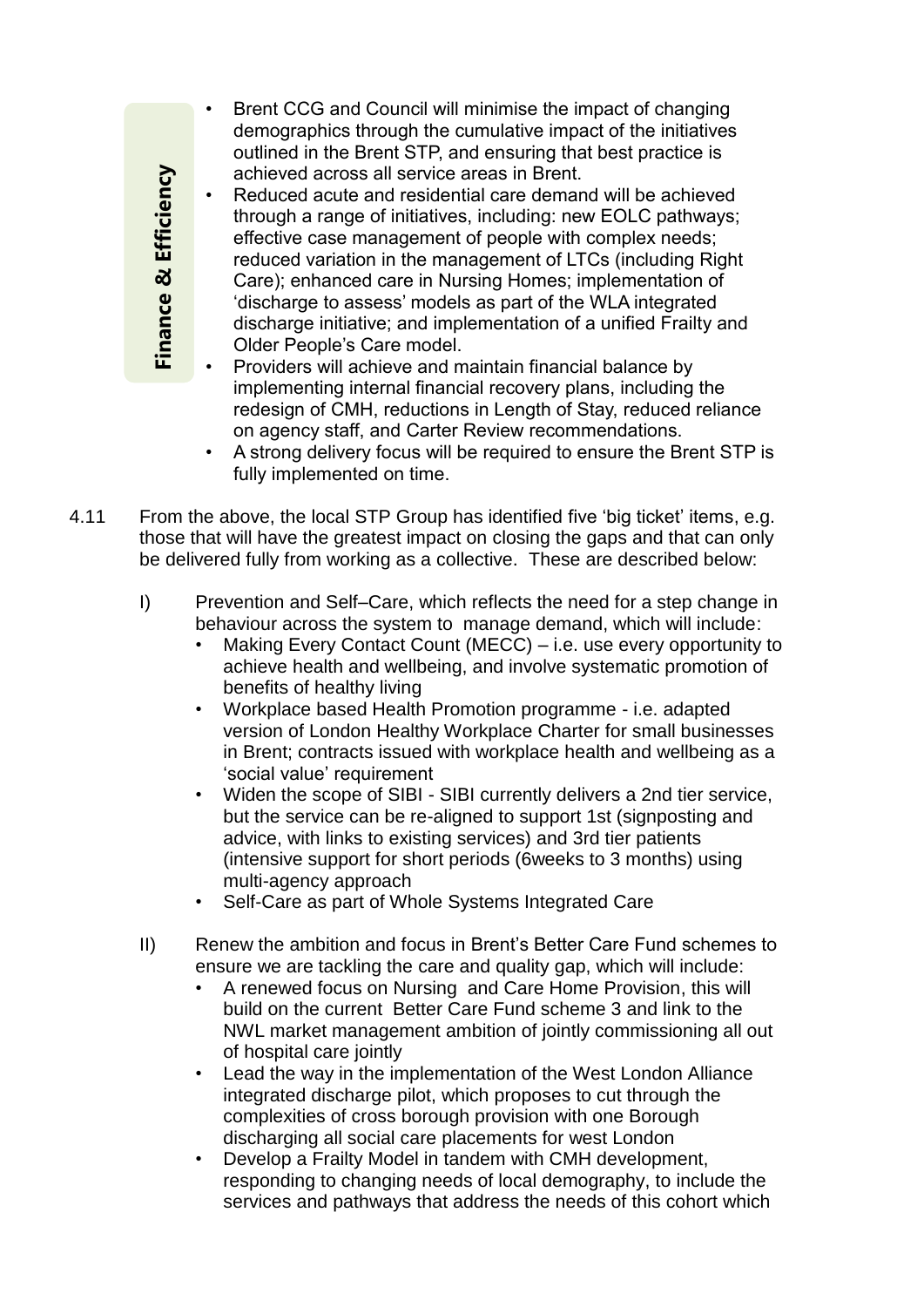will enable a focus of resources on this cohort of population with the highest demand through

- Re-confirm the original vision for Whole Systems Integrated Care (WSIC) building on the work done with primary care to full integrate Primary Care Transformation + community based acute prevention and discharge services, social care, housing and voluntary services in to a single pathway.
- III) Recognise the significant impact we could have by working together in a OnePublic estate model, and deliver an exemplar of the approach – Central Middlesex Hospital:
	- Redevelop the Central Middlesex Hospital (CMH) site into a Brent Health & Well-Being Centre providing a range of local services (including the Urgent Care Care)
	- Broaden the scope of existing discussions to take in the wider CMH site, to include the new nursing home and extra care facility opposite in order to do two things: 1) focus on the place shaping opportunity to make this a better place to live and work, and 2) make very strong links between the acute and primary services at CMH and the social care facilities to ensure high quality services.
- IV) Ensure that mental health and wellbeing has the same focus as physical health and wellbeing:
	- Start from the principle that housing, and for people of working age employment, underpin mental health and wellbeing and therefore, this needs to be fully integrated into the current health and care models
	- We need a different system wide response to improve and sustain discharge from secondary mental health services so people can live independent lives
	- Ensure we work across primary care and employment and housing services to support people with common mental illness
	- Make Brent a Dementia-Friendly Borough.
- V) Integrated Workforce and Organisational Development, which underpins all of the above:
	- Shared intelligence and understanding of the workforce, based on joint modelling using the Healthy London Partnership workforce model, which fully integrates assumptions across health and social care and allows integrated workforce planning and career paths
	- Through Making Every Contact Count ensure that there is accountability to the customer, not the service, in everything we do
	- Define the roles, and train the people needed to deliver the new models of integrated
	- Find ways to develop a multi-disciplinary workforce and teams, for example, in mental health, which focus not only health, but also on housing and employment
	- Work together to define and tackle the growing challenge we have to find key workers essential to success – homecare, residential and nursing workers, nurses and doctors.

*NHS ENGLAND FEEDBACK*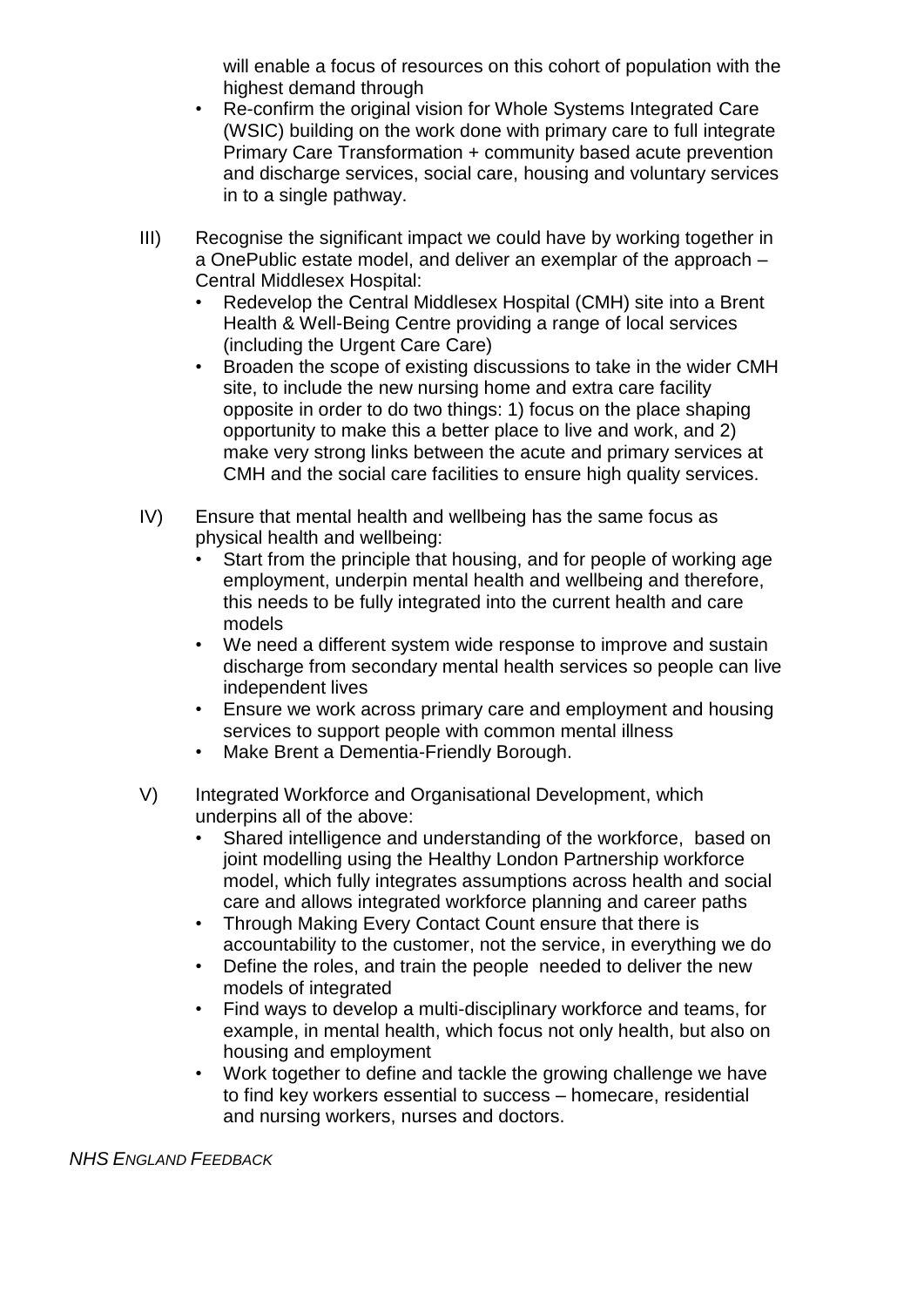- 4.12 Following submission of the draft STP on 30<sup>th</sup> June, representatives from NW London met with NHS England on Thursday 14 July where the draft document was well received. We have recently received feedback to support the October submission. Overall NHSE were "very impressed" by our commitment to system-wide working and noted that our proposals have great potential to deliver the Five Year Forward View and provide a route to sustainably improved services for patients. While impressed by our vision, NHSE did identify that delivering our vision at scale and pace will be challenging.
- 4.13 NHSE identified a number of areas for us to focus on to develop the final plan, these areas include:
	- Further detail on our plans for primary and wider community services and how these will impact on hospital based activity
	- Further detail on our plans for engagement with local communities, clinicians and staff and a clear narrative which articulates the benefits for proposed changes to the public
	- Further detail on our provide productivity proposals
	- Updated plans for mental health following the publication of the Forward View for Mental Health
	- Year on year financial trajectories
	- Finalise the development of the Business Case for submission to NHSE Investment Committee (IC)
	- Finalise the proposal to implement the new model of care at Ealing Hospital including an affordable capital proposal for approval by the IC
	- A clearer articulation of the impact on quality of care as a result of our plans
	- Making links with neighbouring STPs that could provide opportunities or obstacles to your planning

### *GOVERNANCE AND MONITORING*

- 4.14 Going forward, in order for us to work together across the system to deliver the transformation set out in the STP, we need to develop an effective governance approach at the NWL level and in Brent.
- 4.15 At the NWL level, the process this far has been overseen by The Strategic Planning Group (SPG) which is a forum for a wide range of system leaders (primarily senior managers and lay partners) from across the system. This is spearheaded by a Leadership Group comprising Dr Mohini Parmar (Chair), Claire Parker, Rob Larkman (both CCG accountable officers), Tracey Batten (CEX Imperial) and Carolyn Downs (CEX, LB Brent). The NW London programme is establishing a Joint Health and Care Transformation Group which will have representation from across local government and health, including commissioners, providers and lay representatives. The purpose of this group will be to oversee the development of the STP and its delivery, and its first meeting is scheduled for 22 September. The purpose and membership of this group has been discussed at the NW London Strategic Planning Group (SPG) in July which agreed that a smaller representative group was required to provide oversight. There will be governance groups established at NW London level to oversee the mobilisation and delivery of the 5 Delivery Areas. There will be four councillors on the joint board and four council officers, these being Cllr Sachlin Shah (Vice Chair), Cllr P Copthorne (Hillingdon), Cllr R Robotham (Westminster), Cllr S Curran (Hounslow), Carolyn Downs (CEX Brent), Michael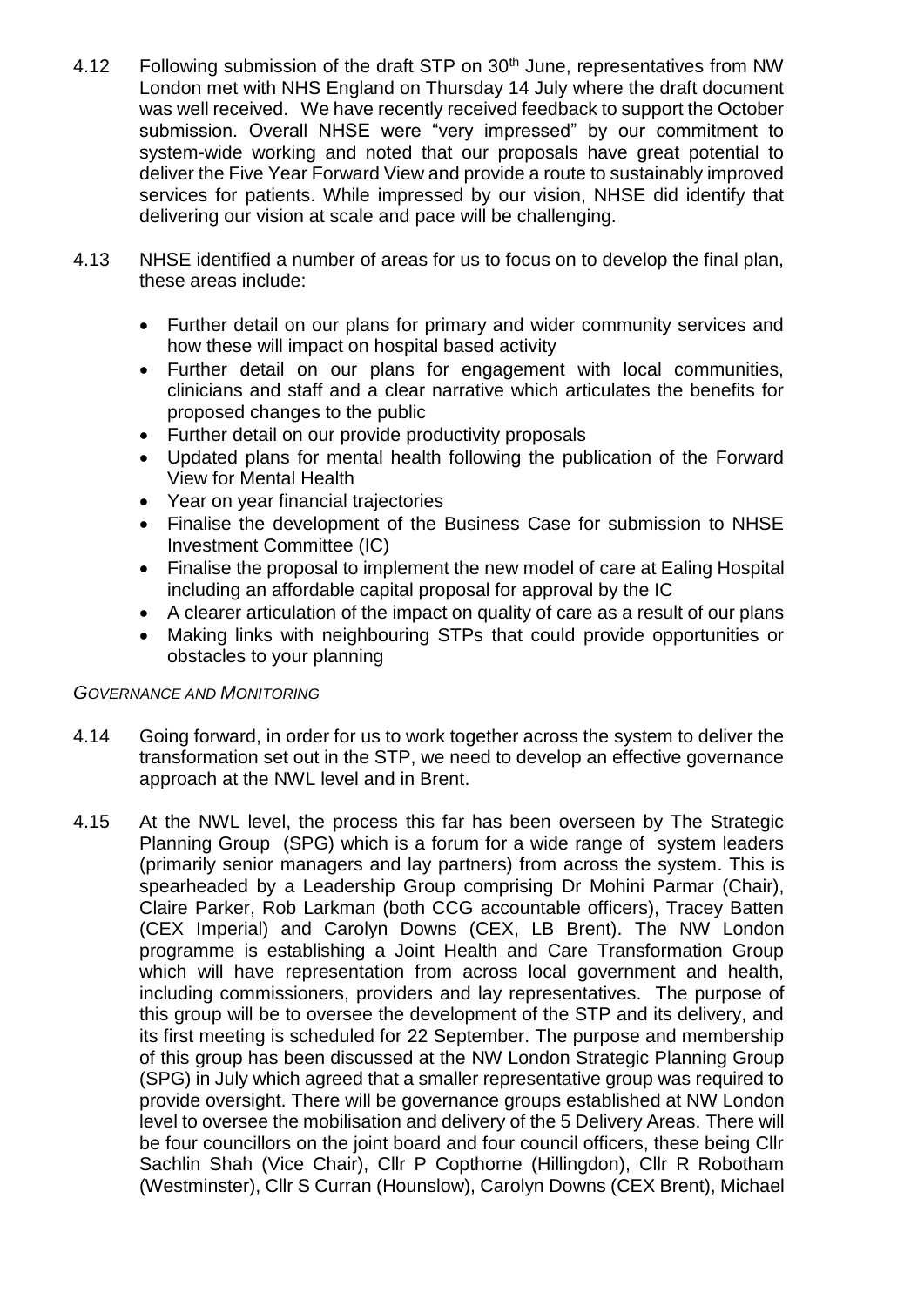Lockwood (CEX Harrow), Charlie Parker (CEX Westminster), Liz Bruce (DASS Tri-Borough).

- 4.16 In Brent, the development and implementation of the Brent work stream priorities to address the gaps will be overseen by the Health and Well Being Board. The Brent Health and Well Being Board has recently reviewed and extended its membership to include key partners such as London North West Hospitals Trust and Central and North West London Foundation Trust to ensure effective governance arrangements underpinning the STP. A task and finish local Brent STP Planning Group was established in April, comprising Council, CCG, acute, community and mental health provider, Health watch and Brent CVS representatives to develop the local STP. A proposal will go to the Health and Wellbeing Board in October, which seeks to streamline existing adults governance (and align with the children's structures that reports to the Health and Wellbeing Board) bringing together the existing boards such as the Better Care Fund Board with the task and finish STP group to create a clear focus and accountability going forward.
- 4.17 The STP challenge is significant, and the NWL and Brent response relatively new, and so there remains a commitment to review and improve structures as the full NW London STP is finalised, whilst ensuring we keep and clear focus on implementing Brent specific priorities aligned to the NW London STP. The degree to which these structures can continue to deliver a shared perspective on the challenges, co-production of the solutions, clear accountability and effective monitoring of progress and impact will be a crucial test as STP develops.

#### *ENGAGEMENT*

- 4.18 Beyond the involvement of lay partners in the core groups, the programme has also undertaken a number of patient and public engagement activities, including hosting 22 face to face engagement events across all eight boroughs to help co-design the local plans. These events have included workshops, seminars and public meetings and have been very popular with providers, patients, clinicians, Healthwatch, lay partners, carers and their families.
- 4.19 At a NW London level we have identified the key audiences that we will be engaging with over the next four months. A core narrative covering our health and social care challenges and opportunities, STP purpose, development, goals, strategic approach and priorities has also been developed and distributed across the organisations within the STP footprint. Over the next four months, the programme will be engaging with stakeholders in four main ways:
	- a. With partners we have held, and will continue to hold, market stall events to showcase the range of work which is happening across NW London. In addition to these events, we have also designed a programme of more deliberative-style events which look to bring together different groups of individuals from across the sector to think creatively about the challenges and opportunities in the STP, and thus more directly shape the development and implementation of our plan.
	- b. With staff We regularly send internal communications across organisations and update progress through newsletters, bulletins and regular updates from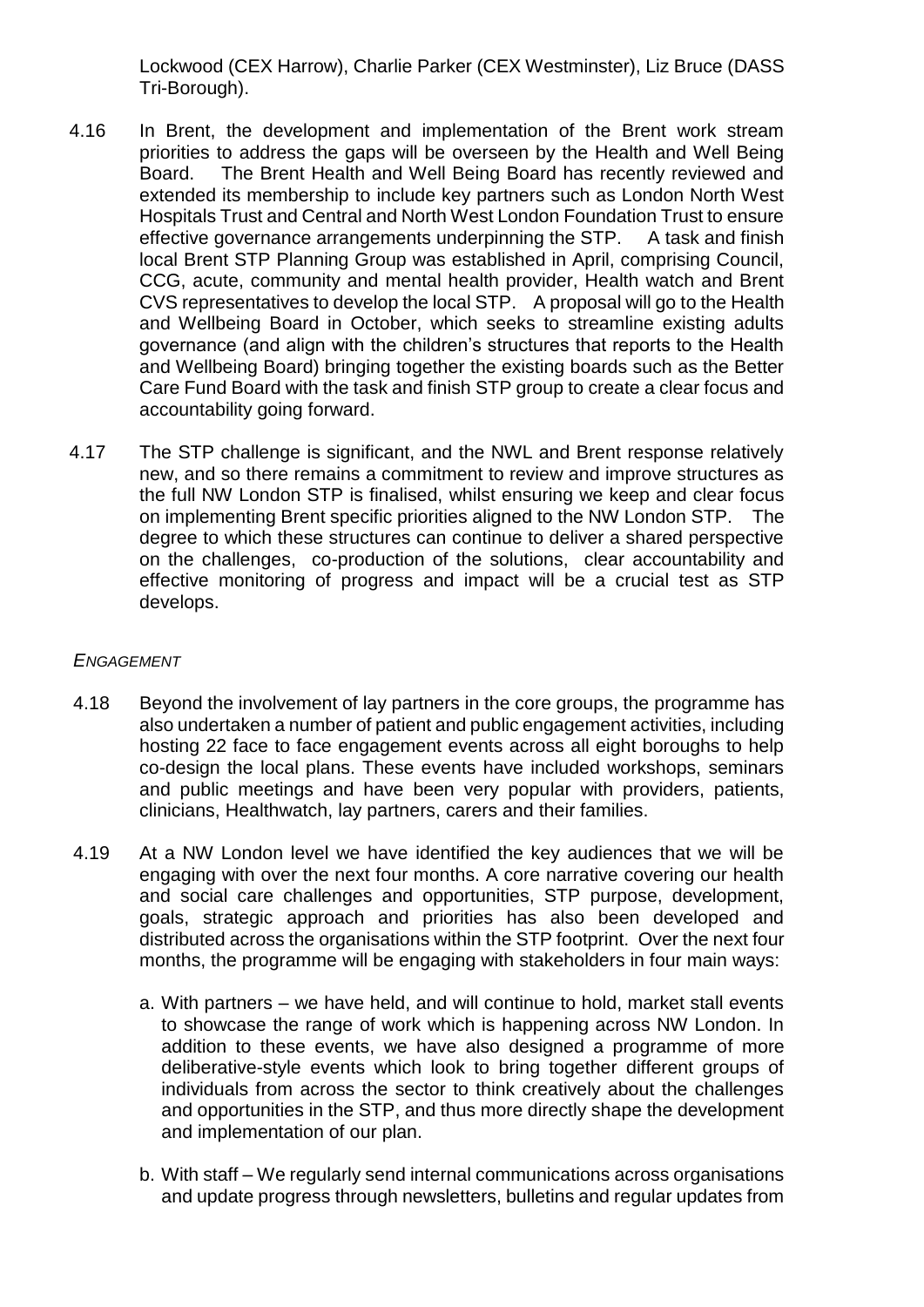Chief Executives and Chief Operating Officers. More detailed engagement plans are being developed across all organisations and locations. These plans will include workshops with clinicians and local government officers.

- c. With patients and residents We have developed a programme of traditional town hall style meetings and other face to face events across the eight boroughs. In addition to these local meetings, we will also be holding a pan NW London event, with at least one being held in the inner boroughs and one in the outer boroughs.
- d. Online We have developed an online engagement tool allowing us to target specific audiences with tailored messages. The development of our online engagement approach is essential in order to reach residents who won't attend face to face events.
- 4.20 In Brent, discussion of the STP has been integrated into core engagement events through this process wherever possible, for example, the Health Partners event in April was focused on STP and had the usual good attendance. A focused STP event is planned for 26<sup>th</sup> September at the Civic Centre, which aims not only to consult on the current content of the STP, but also how we continue to improve engagement through as the STP develops. A crucial part of this will be building engagement plans for each of Brent's big ticket items, which will need to reflect the specific nature of the proposals to ensure that we deliver a customer focused, design led approach to developing the detail of these individual projects through meaningful engagement with the public and other stakeholders.

### **5.0 Financial Implications**

- 5.1 Approximately £12m of net savings are required each year to close the CCG financial gap over the next five years. The Council will have a £17m gap by 2020 without applying the Council tax precept and £9m if Brent applied the precept year on year up to 2020. LNWHT provides services to three key commissioners, and therefore only a proportion of its 'gap' is directly associated with Brent; similarly with CNWL. This signals a significant finance and efficiency gap which needs to addressed through quality, innovation, productivity and prevention initiatives across the system rather than within individual organisations.
- 5.2 The transformation required to close the Health & Well-Being and Care & Quality gap in Brent will enable closing the Finance & Efficiency gap. The STP provides the opportunity to think and work fundamentally differently across local government, the NHS and the wider public and voluntary and community sector. The aim being to respond to the significant financial challenges by working collectively to develop new integrated models of prevention and care which can transform the way services are delivered, reduce duplication, and minimise infrastructure costs. In summary, Brent will close the finance and efficiency gap over the next five years by:
	- Brent CCG and Council will minimise the impact of changing demographics through the cumulative impact of the initiatives outlined in the Brent STP, and ensuring that best practice is achieved across all service areas in Brent.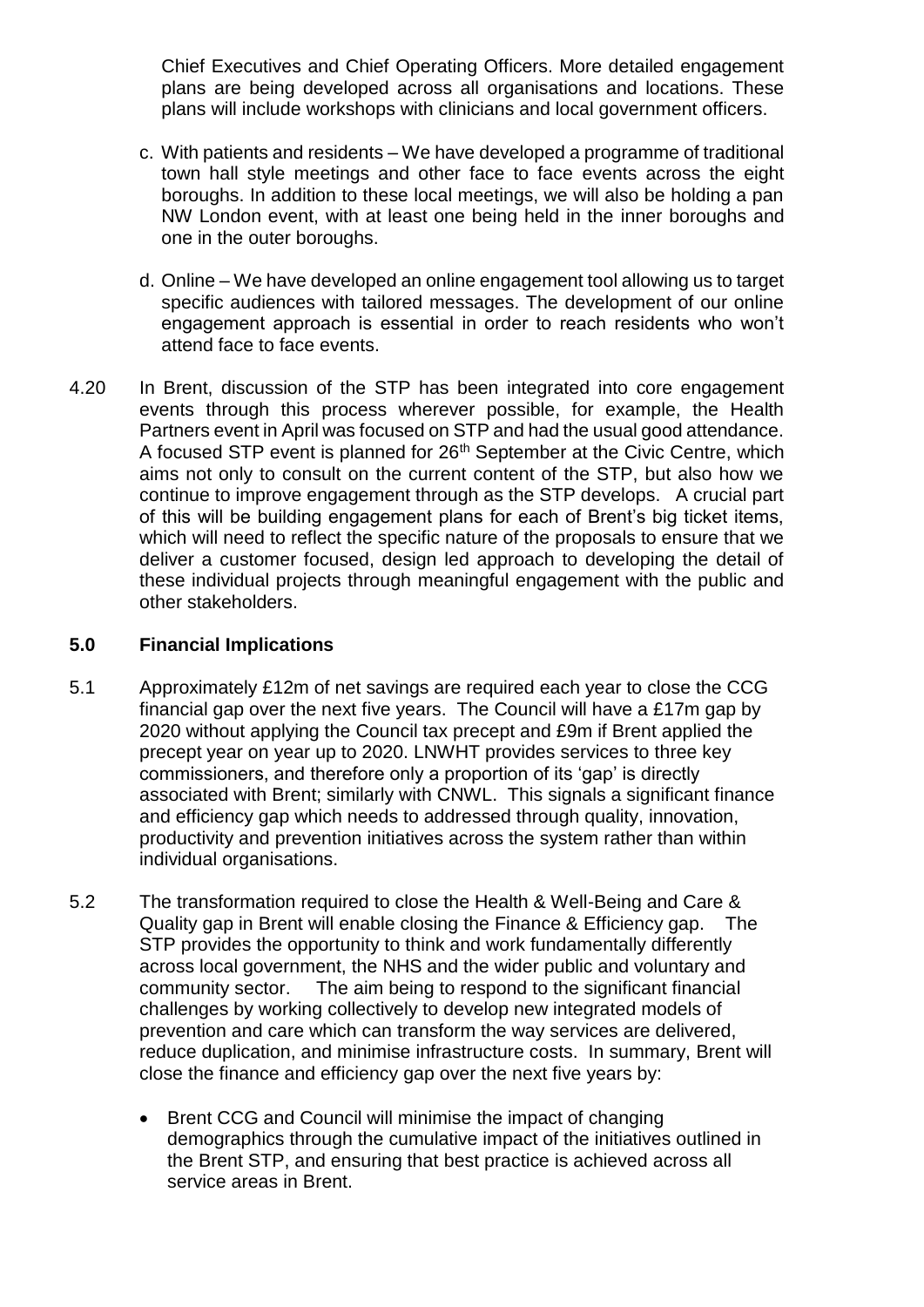- Reduced acute and residential care demand will be achieved through a range of initiatives, including: new End of Life Care pathways; effective case management of people with complex needs; reduced variation in the management of Long Term Conditions (including Right Care); enhanced care in Nursing Homes; implementation of 'discharge to assess' models as part of the WLA integrated discharge initiative; and implementation of a unified Frailty and Older People's Care model.
- Providers will achieve and maintain financial balance by implementing internal financial recovery plans, including the redesign of CMH, reductions in Length of Stay, reduced reliance on agency staff, and Carter Review recommendations.
- A strong delivery focus to ensure the Brent STP is fully implemented on time.
- 5.3 The STP and associated funding to support local, regional and sub-regional transformation is critical to the health and care economy. Without collective agreement and a plan to address the finance and efficiency gap both health and quality of care will continue to deteriorate. There remain residual gaps for both CCG and Council, and therefore (a) existing opportunities must be maximised, and (b) further opportunities will be required in order to ensure that the CCG and Council continue to provide high quality services to a growing Brent population.
- 5.4 New care models will be enabled by a new provider model. In 2014 Brent developed an ambition for a health and care system where delivery and performance is led and managed by a partnership of providers who form an Accountable Care Partnership (ACP). Providers work together to plan and manage care, ensuring funding flows to where it is needed most by working within a defined budget to achieve a shared set of priorities and outcomes. This was known as an Accountable Care Partnership (ACP), reflecting the need to break down barriers between health and care and reshape provision around patient, service user and carer needs.
- 5.5 The Five Year Forward View (FYFV) and new contracting frameworks provide real opportunity to progress. Brent plans for an ACP align well to the Multispeciality Community Provider (MCP) model from the FYFV and this is the model we will pursue. We have already made good progress and are facilitating partnerships between Primary Care, Community, Mental Health, Social Care, Acute, the voluntary sector and others.
- 5.6 Brent GP Networks have recently developed a joint venture meaning they can mobilise to provide services at scale and in common and work together to continuously improve quality and make decisions on resource allocation and performance as a partnership. This provides the foundation on which partnerships with other at scale providers can be built. As an MCP the providers would be commissioned to deliver end to end care with functions and governance focused on outcomes and on clinical and financial accountability.

### **6.0 Next steps**

*NW LONDON SPG*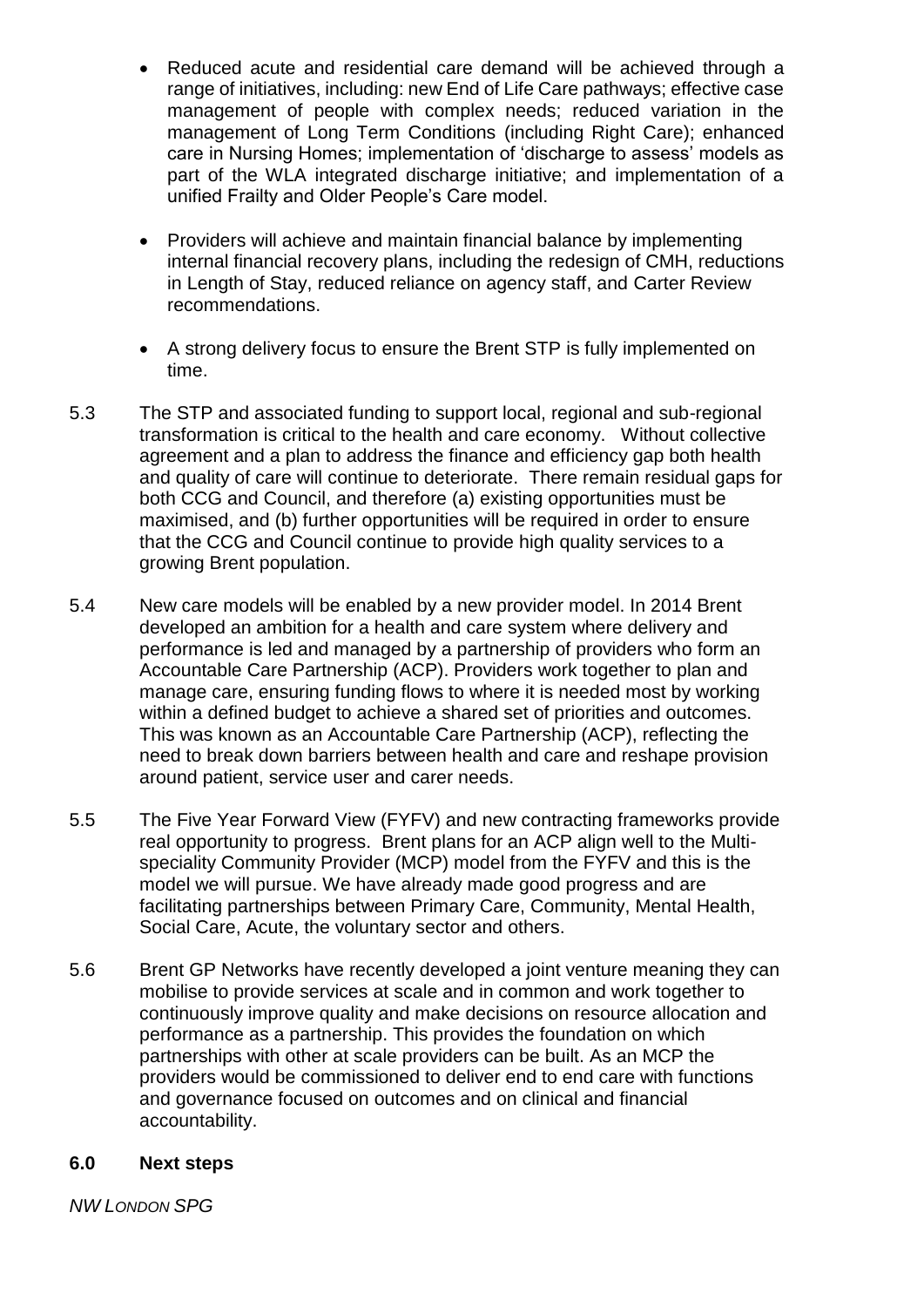- 6.1 NW London is required by NHS England to submit our final plan on 21st October (although this date is still provisional). Feedback from NHS England, local governance boards and from the public and staff engagement described above is being incorporated to help develop and shape the final plan.
- 6.2 Our intention is to receive and incorporate feedback in September to enable sign-off of the final plan by organisations in early October ahead of the final submission. Between now and the October submission we will there will be a number of engagements with NHSE London as plans are finalised.
- 6.3 NW London has already committed to delivering a series of outputs for 2016/17 through the draft STP. The programme teams have been proactive in identifying opportunities to accelerate delivery to ensure that we meet the ambitions set out in the draft plan, and the STP programme team will continue to measure and support this.
- 6.4 In addition, the programme is finalising 17/18 deliverables and benefits, and aligning these deliverables to the 17/18-18/19 planning round and two year contracts.

### *BRENT STP GROUP*

- 6.5 Brent will continue to build and strengthen local relationships, throughout the STP development process, supported by a shared understanding of strengths and challenges faced as well as a clear ambition for 2020, and a set of concrete steps to get there.
- 6.6 Progress has commenced on the establishment of local working groups to progress key STP work streams. The governance underpinning delivery will be formalised at the Health and Well Being Board in October.
- 6.7 Detailed review and analysis of the suggested financial opportunities in the Brent context are being used to inform project initiation documents to be agreed across partners
- 6.8 There will need to be ongoing collaboration and input to the NW London SPG and Delivery Boards to ensure alignment and opportunities are maximised.
- 6.9 Finally, we will continue the journey of 'Horizontal integration' of Primary Care as the foundation on which alignment between primary care and other providers can be built from 16/17 onwards. We will commence specific and detailed conversations with providers about the next steps to achieve this looking at the entire pathway from home to hospital and back again.
- **6.0 Legal Implications**
- 6.1 N/A
- **7.0 Diversity Implications**
- 7.1 N/A

### **Contact Officers**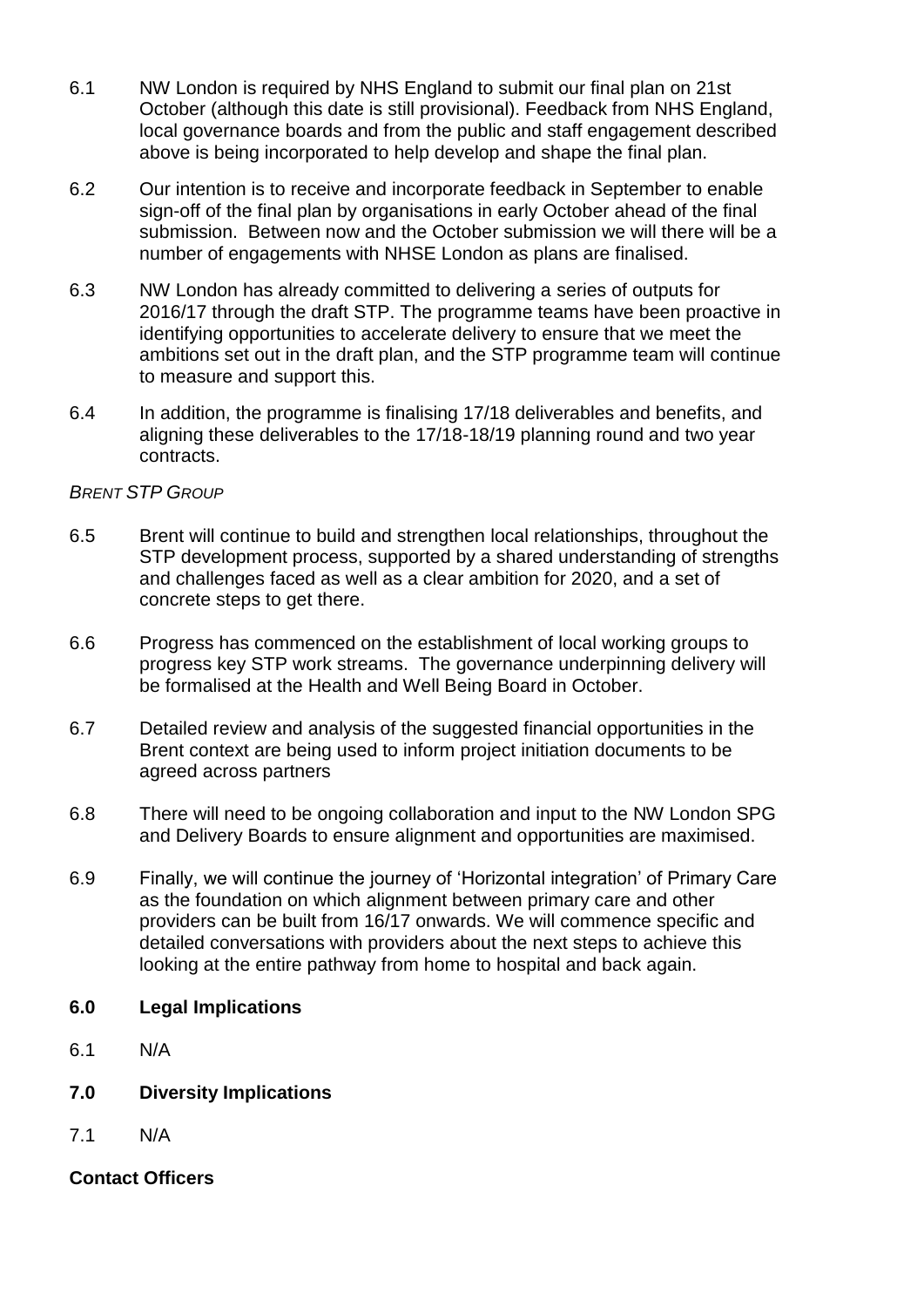- 1. Carolyn Downs, Chief Executive Brent Council
- 2. Rob Larkman, Chief Officer Brent, Harrow and Hillingdon CCGs

# **Appendix**

1. The Brief - Independent review of assumptions underpinning hospital and out of hospital changes in Northwest London (NWL)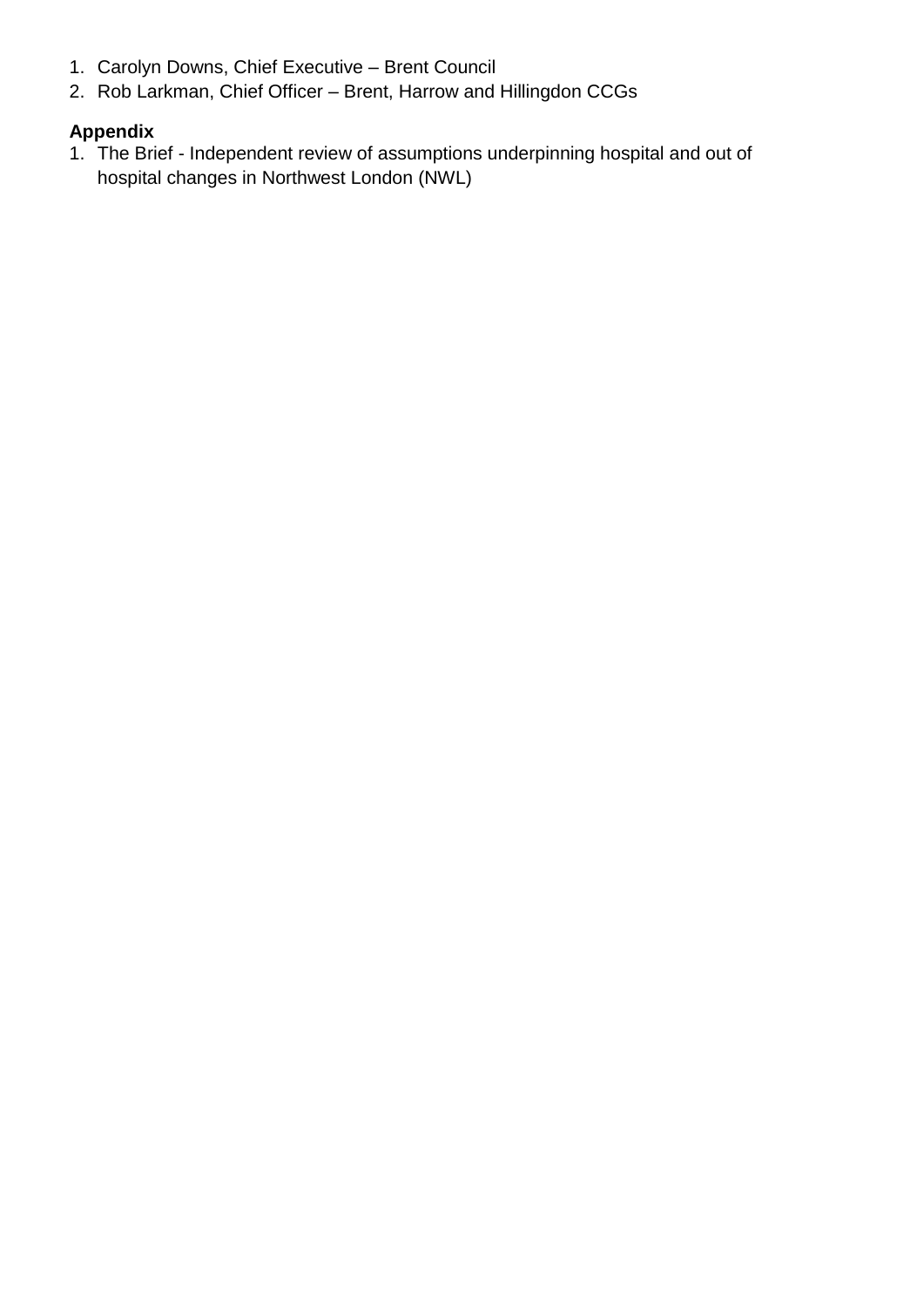#### **Appendix 1 – The Brief Independent review of assumptions underpinning hospital and out of hospital changes in Northwest London (NWL)**

### **1. Summary**

West London boroughs are seeking to commission an independent review of the assumptions and data, including in out of hospital care, that should be used to inform how and when significant changes to acute services and investment in out of hospital services should take place in Northwest London. This analysis will primarily test the existing assumptions, establish a current baseline position and trajectory, and develop the criteria and assumptions that should be used to inform a review of delivery in 2018, before any substantive changes to acute services are made.

### **2. Background**

The STP plan stated that:

*"All STP partners will review the assumptions underpinning the changes to acute services and progress with the delivery of local services before making further changes and NHS partners will work jointly with local communities and councils to agree a model of acute provision that addresses clinical quality and safety concerns and expected demand pressures"*

*"There will be no substantial changes to A&E in Ealing or Hammersmith & Fulham, until such time as any reduced acute capacity has been adequately replaced by out of hospital provision to enable patient demand to be met. NHS partners will review with local authority STP partners the assumptions underpinning the changes to acute services and progress with the delivery of local services before making further changes and will work jointly with local communities and councils to agree a model of acute provision that addresses clinical safety concerns and expected demand pressures."*

Appendix A also committed partners to work jointly to:

- develop an agreed approach to the delivery of the commitments , following the 30 June checkpoint
- develop an acceptable set of review criteria for any changes
- strengthen the supporting data and evidence base, and understand the financial risks and benefits and overall business case across health and care by October 2016
- agree a 'review point' in 2018 to review the agreed criteria
- co-produce the final plan with leaders, clinicians and the public from June through to October 2016

In addition, partners in Northwest London are agreed that:

• There needs to be a substantial investment in GP and out-of hospital services to meet the additional demands of more vulnerable patients, and a recruitment drive for additional GPs and primary care staff.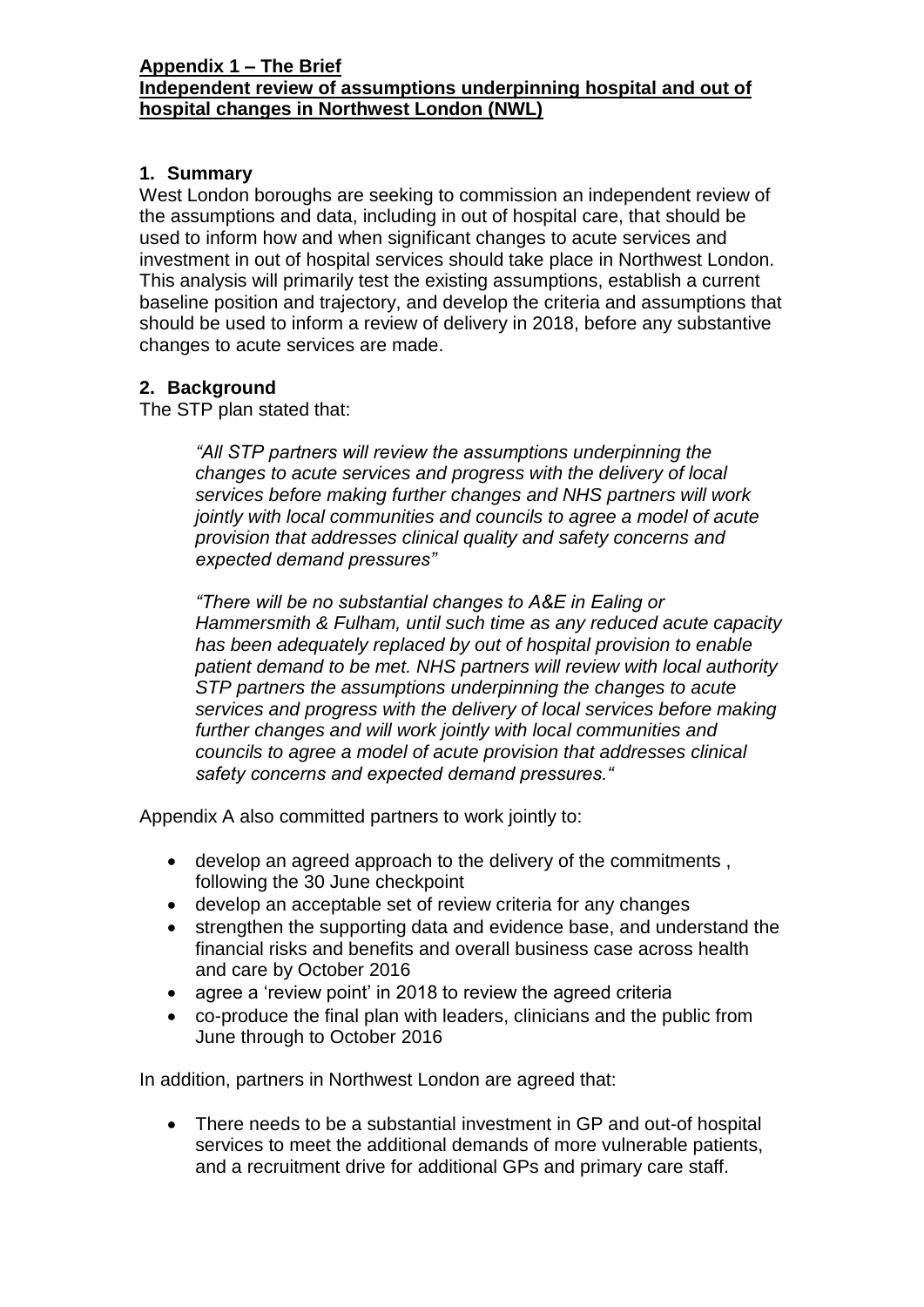- There needs to be a sub-regional out-of-hospital strategy produced, with clear metrics and targets setting out at what level such services will be considered sufficiently successful to allow for further reconfiguration, and
- Levels of spending on social care in North West London and elsewhere have been hit by both central government policies and demand pressures, requiring social care budgets to be increased and protected to maintain patient flows from hospital to domiciliary and residential care.

The proposed work is intended to support the delivery of the commitments in the STP and the areas listed above.

# **3. Conditions for the independent analysis**

It is clear that in order for the work to achieve joint agreement, there are a number of shared principles that must underpin the work:

- a) The review must be set within the context of the commitments and plans within the STP, and the impact on the whole health and care system. The outcome of the review must not be pre-determined by existing positions or previous or current work, although it can and should be informed by it.
- b) Both NHS and LG partners commit to taking an open book approach to data, and all parties will work to provide this access in a timely and supportive manner
- c) The work must be genuinely whole system, focussing on what is in the best interest of patients and service users with the limited resources available across the system. This should include considerations of safely and quality, and also the extent to which additional out of hospital capacity is reducing demand
- d) That it does not undermine efforts to secure additional capital funding through the IMBC, recognising that any changes to acute services and out of hospital services will be underpinned by the joint commitments within the STP, including the outcome of the analysis
- e) That the analysis is independent, and endorsement of the conclusions is not assumed by any party engaged or involved in the work

# **4. Scope of work**

The proposed scope of the work will therefore be to:

- a) Based on consultation with all partners, outline the top priority areas of focus in relation to proposed changes to acute services and out of hospital care
- b) Based on consultation with partners, provide advice about which metrics and assumptions should be used to inform the baseline position, trajectory and review point before changes to such services should proceed. This should include:
	- the population (both total and high risk/need cohorts, and current and projected)
	- activity levels across the system, including A&E and out of hospital care
	- capacity in the system, actual and required
	- criteria for assessing safety and quality
	- indicative resources allocated to the respective parts of the system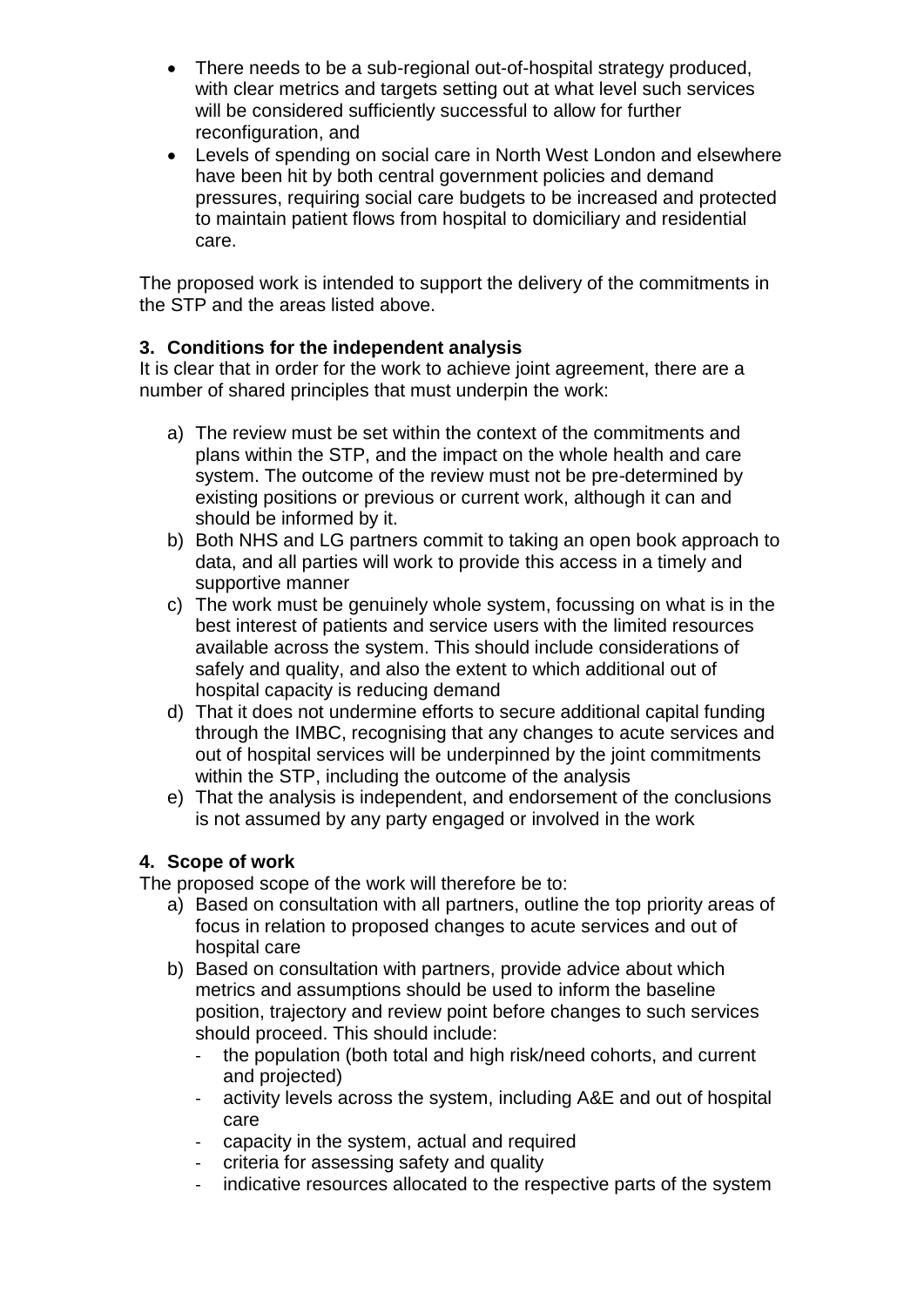- capital and investment assumptions and high level summary of requirements
- finance and activity modelling for social care to show what demand looks like in a 'do nothing' scenario, and then assuming the out of hospital shifts have taken place based on current plans and evidence
- c) Using these agreed metrics, determine an appropriate baseline and trajectory upon which such measures and assumptions should be used for the review point in 2018 before changes are made
- d) The work should also provide a high level analysis of Estates issues including the potential opportunities for better use of assets, retention of receipts locally and access to capital across Local Government and Health, to ensure that the out of hospital infrastructure is adequate to meet the needs of the population, given the constraints around additional capital investment through the STP.
- e) Produce a report with full independent advice on the assumptions and data on the current baseline and trajectory
- f) Develop draft criteria to be used for the future review checkpoint in 2018

# **5. Timescales**

The indicative milestones for the project, to align with key STP milestones are:

- 8<sup>th</sup> August: invitation to tender issued
- 17<sup>th</sup> August: work commences
- $\bullet$  2<sup>nd</sup> September: consultation and data collection complete
- $\bullet$  9<sup>th</sup> September: first draft of report for consultation with partners
- 16<sup>th</sup> September: amended draft of report for approval/final amendments
- 23<sup>rd</sup> September: final draft of report
- $\bullet$  7<sup>th</sup> October: conclusion of additional ad hoc support /engagement and alignment

The final STP will be submitted at the end of October, and will need to reflect the outcomes of this work as appropriate. Work is expected to start immediately upon award of the contract

# **6. Governance**

- The work will be managed by WLA with oversight from individual borough chief executives.
- A full list of people will be drawn up from across the NHS and boroughs as part of the consultation to ensure the full spectrum of evidence is reflected

# **7. Conflicts of interest**

Bidders are asked to declare any potential conflicts of interest

# **8. Evaluation Criteria**

8.1 The mini competition process will be conducted to ensure that proposals are evaluated fairly to ascertain the most economically advantageous tender. The evaluation will be based on the contents of the written document submitted (Attachment 2) in accordance with the scoring